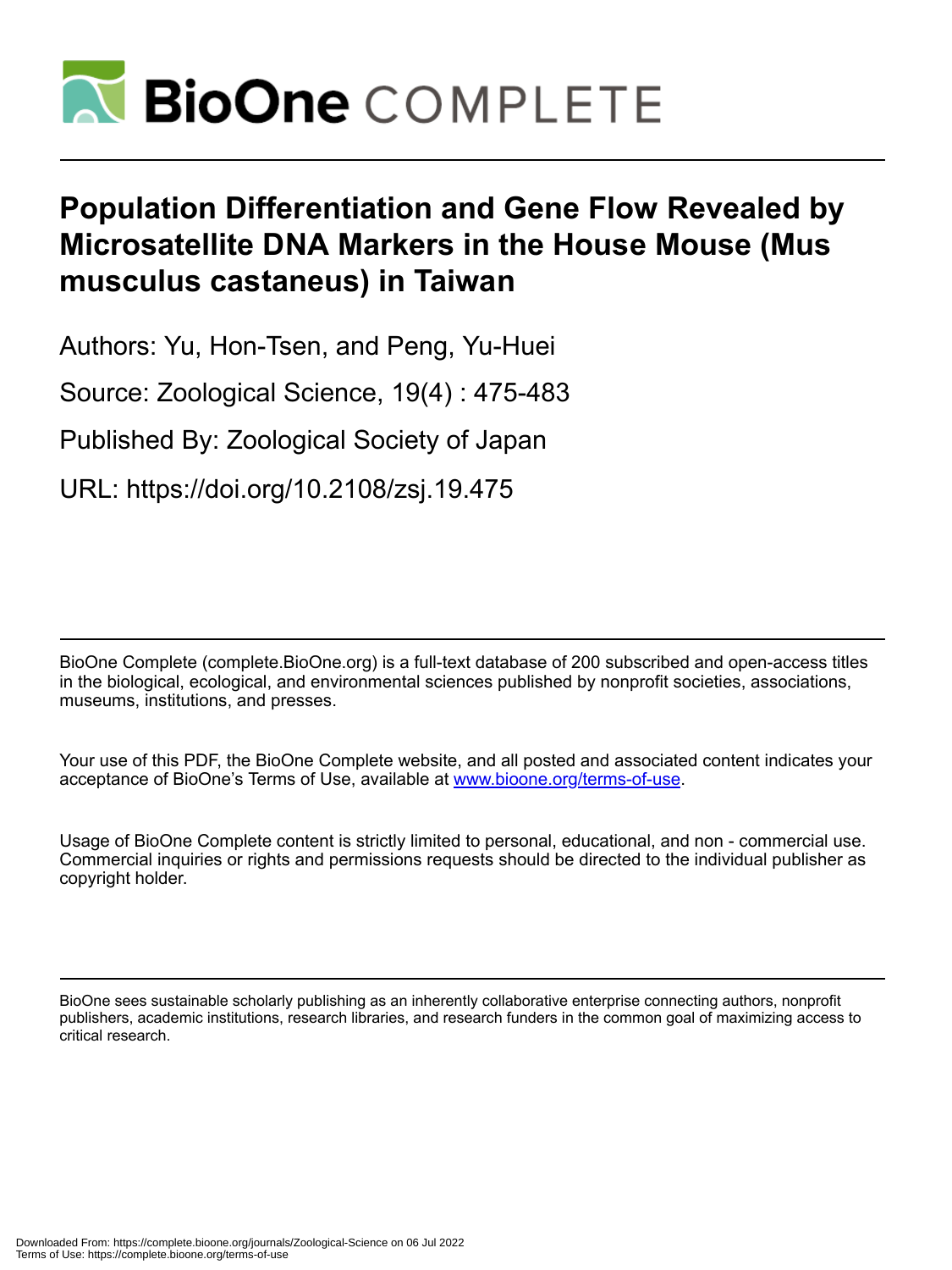# **Population Differentiation and Gene Flow Revealed by Microsatellite DNA Markers in the House Mouse (***Mus musculus castaneus***) in Taiwan**

Hon-Tsen Yu\* and Yu-Huei Peng

*Department of Zoology, National Taiwan University, Taipei, Taiwan, ROC 10617*

**ABSTRACT**—We analyzed population subdivision and gene flow of the Southeast Asian house mouse (*Mus musculus castaneus*) in Taiwan by using six microsatellite DNA markers. Seven populations of the house mouse (187 individuals), including one from Fukien Province in southeastern China, which is separated from Taiwan by the Taiwan Strait, were analyzed in this study. The overall polymorphic level at the six loci was high ( $H<sub>e</sub>=0.76$ ) although individual populations varied in their levels of heterozygosity  $(H<sub>e</sub>=0.35-0.83)$ . For the populations within Taiwan, there was no evidence of isolation by distance and the level of gene flow was not (inversely) correlated to geographic distances. Gene flow was estimated to be higher across the Taiwan Strait than within the island of Taiwan. These observations of gene flow cannot be understood unless in the context of the historical human settlements and agricultural expansion, and the commensal habits of the species. We also discussed the causes of population subdivision and genetic variation among populations in terms of ecological characteristics of the house mouse in Taiwan.

**Key words**: house mice, *Mus musculus castaneus*, gene flow, microsatellite, population genetics, human migration

# **INTRODUCTION**

Population subdivision and gene flow in the house mouse (*Mus musculus*) are of particular interest because of its commensal habit associated with human activities and modern cosmopolitan distribution resulting from this commensalism (Sage *et al.* 1993; Silver 1995). Previous studies have been focused primarily on one of the four genetically differentiated subspecies, *Mus musculus domesticus* (Boursot *et al.* 1993; Bonhomme *et al.* 1994; Yonekawa *et al.* 1994; Boursot *et al.* 1996, Din *et al.* 1996). These studies were based on two types of approaches, either primarily a genetic analysis (e.g., Petras 1967; Selander 1970; Berry *et al.* 1987; Britton-Davidian 1990; Ryan *et al.* 1993; Dallas *et al.* 1995) or an eco-behavioral study (e.g., Berry and Jakobson 1974; Myers 1974; Lidicker 1976; Baker 1981; Singleton 1983; Singleton and Hay 1983; Gerlach 1990; Berry *et al.* 1991).

Genetic analyses indicate that population subdivision in *M. m. domesticus* is present, in general, at three levels. At the continental level, the subdivision was presumed to be

\* Corresponding author: Tel. +886-2-2363-0231 (Ext. 2127); FAX. +886-2-2363-8179. E-mail: ayu@ccms.ntu.edu.tw

driven by genetic drift after human influences (Britton-Davidian 1990). One level below, subdivision has been demonstrated among different villages and farmlands (Petras 1967; Selander 1970; Britton-Davidian 1990; Dallas *et al.* 1995), with gene flow restricted to neighboring subpopulations. This level of gene flow is weakly correlated with geographical distance (Dallas *et al.* 1995). At the lowest level, substantial genetic heterogeneity and limited gene flow existed among breeding groups or demes defined by social territorial interactions (Selander 1970; Singleton 1983; Singleton and Hay 1983). Eco-behavioral studies revealed that gene flow could occur both at short distances among buildings within a farm or among farmlands, and at long distances reaching out an area of about 100 hectares (Berry and Jakobson 1974; Myers 1974; Lidicker 1976; Baker 1981; Berry *et al.* 1991; Dallas *et al.* 1995). Nonetheless, the population structures in the house mouse are far from stable, usually subjected to high turnover rates, and influenced by repeated local extinction and re-colonizing events (Myers 1974; Stickel 1979; Baker and Petras 1986; Singleton 1989; Carlsen 1993; Ardlie and Silver 1998; Chou *et al.* 1998). Overall, the genetic and ecological characteristics of house mouse populations are vicissitudinous and amenable to many circumstances, since it is an extremely adaptable species (Berry 1981; Bronson 1984).

Downloaded From: https://complete.bioone.org/journals/Zoological-Science on 06 Jul 2022 Terms of Use: https://complete.bioone.org/terms-of-use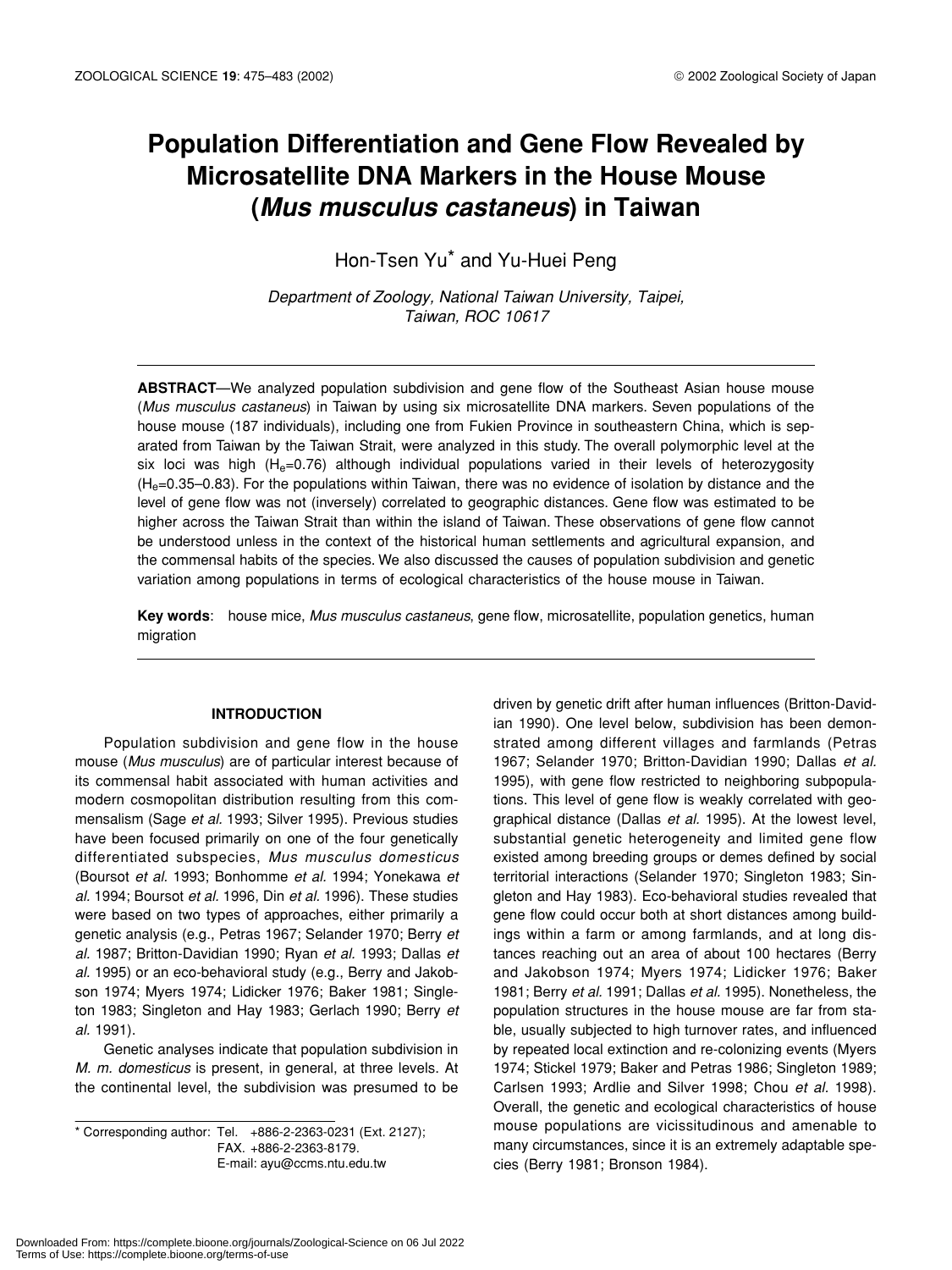In this paper we apply polymorphic microsatellite DNA markers to study the genetic population subdivision and gene flow of the South East Asian house mouse (*Mus musculus castaneus*) in Taiwan. The house mouse in Taiwan has been confirmed to be the subspecies of *M. musculus castaneus* based on its D-loop sequences (Prager *et al*. 1996; Yang 1998) and the result was corroborated by the evidence of *Zfy-2* gene on Y chromosomes (Boissinot and Boursot 1997; Wu 1999). This is the first report on the population genetics of this subspecies. In addition, we discuss the patterns of population subdivision and gene flow in connection with historical human settlements and agricultural expansion.

# **MATERIALS AND METHODS**

# **Field samples**

In Taiwan, most house mice are found in or near human dwellings, outbuildings, and rice granaries (Chou *et al.* 1998). Rice is the major staple food crop in Taiwan and, therefore, almost every township in the rice-producing lowlands has its own centralized rice granaries. From July 1995 through February 1997, we collected a large number of house mice from rice granaries in various townships to embark on a study of the population biology of the species in Taiwan (Chou *et al.* 1998; Peng 1998). Samples from 11 townships were used for this study (Fig. 1) and sample sizes from each township varied from 2 to 76 (see Peng 1998). Although feral house mice were rare, some were caught in the field from Jia-li (n=2), Shigang (n=3), and Jin-men (n=17) townships (Fig. 1). These mice are also included in this study. Detailed trapping protocols were given in Chou *et al.* (1998).

For population analyses, we treat samples from the rice warehouse of each township (Fig. 1) as a single population except those with small sample sizes. We pooled the small samples according to their geographical locations. Samples from Jia-li, Ma-dou and Shigang (map nos. 4, 5, and 6 in Fig. 1) were combined to represent a population for Tainan area; those from Mei-nung, Pin-dung City and Wan-dan (map nos. 7, 8 and 9 in Fig. 1) were combined for Gau-ping area; finally, mice from several trapping sites in Jin-men were treated as one population. As a result, seven populations (n=187) were used for these analyses: Guan-shi (GS), Shin-pu (SP), Lin-nei (LN), Tainan (TN), Gau-ping (GP), Shou-feng (SF), and Jin-men (JM) (see Table 1).

#### **Tissue samples and DNA extraction**

Mice caught were kept alive in cages until the end of the trapping session and were brought back to the lab for further processing. After autopsy, tissue samples of heart, liver, spleen, kidney, and muscle were placed in cryogenic tubes for storage in liquid nitrogen tanks (Chou *et al.* 1998). In addition, mice of three inbred strains (BALB/CJ, B6 and CBA/J) and F1 hybrids between B6 and CBA/J were bought from Laboratory Animal Center, College of Medicine, National Taiwan University. The inbred mice were used as controls to recognize allele bands for homozygous (two inbred strains) and heterozygous (F1 hybrids) individuals.

Total DNA was extracted from tissue samples by standard phenol-chloroform procedures (Ausubel *et al.* 1995) and the extracts were stored at –20°C for future use.

## **Microsatellite loci**

Six unlinked microsatellite loci were employed; three (*34*, *105*, *150*) were taken from Hearne *et al.* (1991), two (*D6Mit138*, *D10Mit20*) from database of the Whitehead Institute for Biomedical Research (http://www.genome.wi.mit.edu), and one (*D15Mit16*) from Dietrich

*et al.* (1992). The chromosomal location and core sequences of the six loci are as follows: 34, 9 / (CAAG)<sub>n</sub>; 105, 7 / (ATTTT)<sub>n</sub>; 150, 11 / (ATT)n; *D6Mit138*, 6 / (GA)n(GAAA)m; *D10Mit20*, 10 / (TAGA)n; *D15Mit16*, 15 / (TAGA)<sub>n</sub>.

#### **Genotyping by native polyacrylamide gels**

We first genotyped each mouse by native polyacrylamide gels. PCR reactions (10 µl) were carried out, each containing the following: 200 ng of genomic DNA, 0.1 µM of each primer, 0.25 mM dNTPs, 0.25 U of DNA *Tag* polymerase (Promega), and 1–4 mM MgCl2. Amplifications were done in a Biotronics AG-9600 Thermocycler. Thermal profiles started with an initial denaturation at 94°C for 4 min, followed by 6 "touch down" cycles, and 34 cycles consisting of 1 min denaturation at 94°C, 15 s annealing at the proper annealing temperature, 20 s extension at 72°C. Finally, a 10 min extension step was added to complete the thermal profile. The "touch down" cycles were the same as the main cycles except that the annealing temperature of "touch down" cycles contains 3 steps, each having two cycles. The annealing temperature of the first step was at 6°C higher above the main annealing temperature and decreases by 2°C each in the next two steps until the main cycles began. Such procedures were used to reduce nonspecific bands. Amplified products were resolved by 7% (19:1) nondenaturing polyacrylamide gel electrophoresis (13.5X14.5X0.075 cm), and visualized by ethidium-bromide staining. Allele sizes were estimated by running a pBR322/*MspI* size marker (NEB) along the PCR products. This system provided satisfactory results in most cases. However, some heteroduplex bands appeared to cause confusions in reading the correct bands from gels. Whenever confusions occurred, we used denaturing sequencing gel electrophoresis to rescore the results (see below).

#### **Genotyping by denaturing sequencing gels**

For denaturing sequencing gel electrophoresis, radioactive PCR amplifications were performed in similar conditions except that 0.02 μ Ci/μl  $\alpha$ -<sup>35</sup>S-dATP was added to each reaction. Amplified products were mixed with 4  $\mu$ l stop solution in a AmpliCycle<sup>TM</sup> Sequencing kit (Perkin-Elmer). For electrophoresis, 4 µl of the final mixture were denatured and run on 6% denaturing polyacrylamide sequencing gels. Gels were dried and exposed to a Biomax X-ray film (Kodak) for up to 6 days. Products were sized by reference to sequence of control DNA supplied in an AmpliCycle<sup>TM</sup> Sequencing kit (Perkin-Elmer), or a known sequence fragment of D-loop from the house mouse (Yang 1998). Furthermore, we ran a few representatives of every known allele revealed by native gels to compare and confirm the estimated allele sizes.

#### **Data analysis**

Both observed heterozygosity  $(H<sub>o</sub>)$  and unbiased expected heterozygosity (H<sub>e</sub>; Nei 1978) were calculated to estimate the genetic variability for the 7 mouse populations. The calculations were performed with the BOTTLENECK package (Estoup *et al.* 1995; Cornuet and Luikart 1997).

The genotype frequencies within samples were tested for agreement with Hardy-Weinberg expectations by Fisher's exact test (Gou and Thompson 1992; Raymond and Rousset 1995a), using Markov chain procedures. When a population deviated from the Hardy-Weinberg expectation, we used a score test (Rousset and Raymont 1995) to examine if the deviation was caused by excess or deficiency of heterozygous individuals. GENEPOP was used to perform the tests (Raymond and Rousset 1995b; http:// wbiomed.curtin.edu.au/genepop).

Wright's *F*-statistics (Wright 1965; 1978) were calculated according to Weir and Cockerham (Weir and Cockerham 1984) to evaluate the level of population subdivision. Values (*f*, θ, and *F* as defined by Weir and Cockerham 1984) were estimated for each locus and averaged over loci. The calculations were done by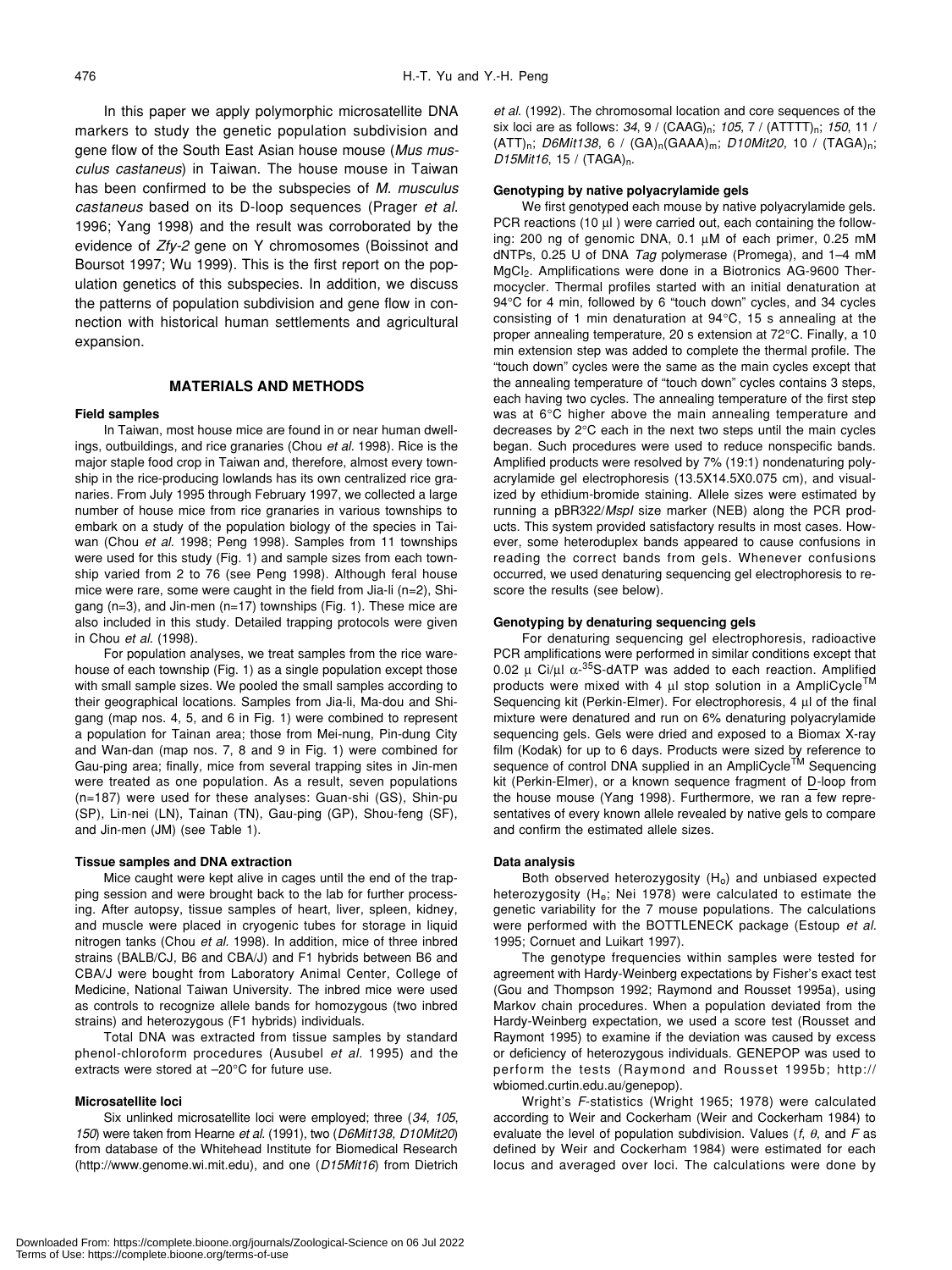

**Fig. 1.** Map of Taiwan showing 10 townships where house mouse populations were sampled. 1. Guan-shi; 2. Shin-pu; 3. Lin-nei; 4. Ma-dou; 5. Jia-li; 6. Shi-gang; 7. Mei-nung; 8. Pin-dung; 9. Wan-dan; 10. Shou-feng. Inset map shows the location of Jin-men (11), an offshore island of China's province of Fu-kien. The gray areas indicate elevation above 1000 m and dark areas above 2000 m.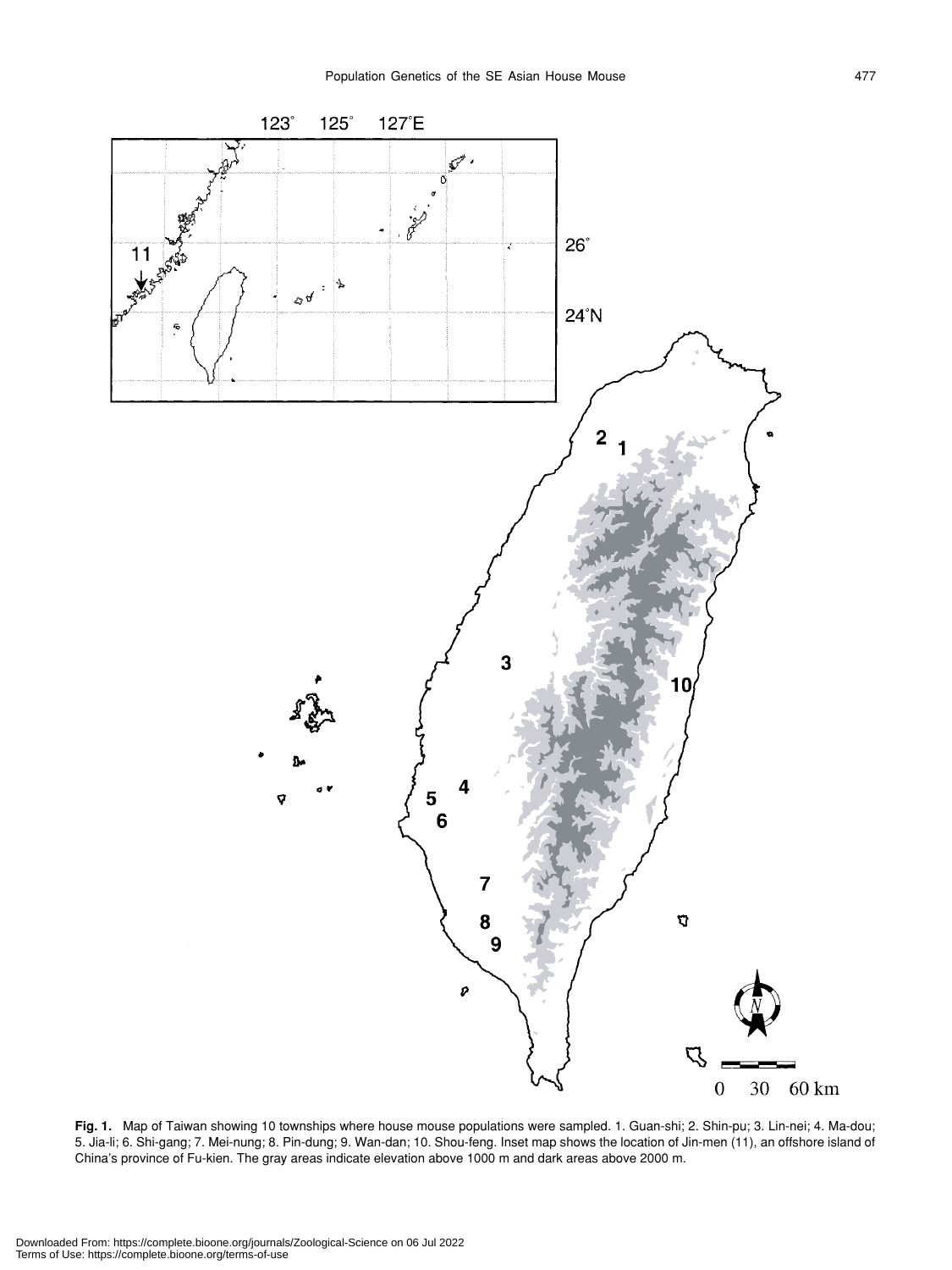**Table 1.** Allele frequencies at six microsatellite loci in Taiwanese house mouse populations. GS: Guan-shi; SP: Shin-pu; LN: Lin-nei; TN: Tainan; GP: Gau-ping; SF: Shou-feng; JM: Jin-men

|                 |        |          |                        | Sample locality and sample size (n) |          |         |          |           |
|-----------------|--------|----------|------------------------|-------------------------------------|----------|---------|----------|-----------|
| Locus           | Allele | GS       | $\overline{\text{SP}}$ | LN                                  | ΤN       | GP      | SF       | <b>JM</b> |
|                 | (bp)   | $(n=22)$ | $(n=10)$               | $(n=76)$                            | $(n=27)$ | $(n=9)$ | $(n=24)$ | $(n=19)$  |
| <b>D6Mit138</b> | 133    |          |                        | 0.007                               | 0.056    |         |          |           |
|                 | 137    |          |                        | 0.007                               | 0.019    |         |          | 0.026     |
|                 | 141    |          | 0.150                  | 0.033                               | 0.148    | 0.222   |          | 0.079     |
|                 | 143    |          |                        |                                     | 0.019    |         |          |           |
|                 | 145    | 0.045    |                        | 0.020                               | 0.148    | 0.011   | 0.167    | 0.105     |
|                 | 147    |          |                        |                                     |          |         |          |           |
|                 | 149    |          |                        | 0.033                               | 0.019    |         |          |           |
|                 |        | 0.864    | 0.100                  | 0.355                               | 0.241    | 0.278   |          | 0.316     |
|                 | 153    |          | 0.550                  | 0.349                               | 0.130    | 0.389   | 0.563    | 0.211     |
|                 | 157    |          | 0.200                  | 0.118                               | 0.130    |         | 0.208    | 0.211     |
|                 | 161    | 0.068    |                        |                                     | 0.056    |         | 0.063    | 0.053     |
|                 | 165    | 0.023    |                        | 0.007                               | 0.038    |         |          |           |
|                 | 169    |          |                        | 0.072                               |          |         |          |           |
| D10Mit20        | 169    |          |                        | 0.013                               |          | 0.111   |          | 0.079     |
|                 | 173    | 0.227    |                        | 0.257                               | 0.074    | 0.278   | 0.188    | 0.053     |
|                 | 177    | 0.068    | 0.100                  | 0.270                               | 0.148    | 0.111   |          | 0.105     |
|                 | 181    |          | 0.150                  | 0.395                               | 0.426    | 0.167   | 0.021    | 0.105     |
|                 | 185    | 0.341    | 0.100                  | 0.026                               | 0.259    | 0.111   | 0.104    | 0.211     |
|                 | 189    | 0.364    | 0.500                  | 0.007                               | 0.037    |         | 0.167    | 0.158     |
|                 | 193    |          | 0.150                  |                                     | 0.019    | 0.222   | 0.313    | 0.158     |
|                 | 197    |          |                        |                                     | 0.037    |         |          | 0.053     |
|                 | 201    |          |                        | 0.033                               |          |         | 0.208    | 0.079     |
|                 |        |          |                        |                                     |          |         |          |           |
| D15Mit16        | 121    |          |                        |                                     |          | 0.334   | 0.063    | 0.053     |
|                 | 125    |          |                        | 0.092                               | 0.019    | 0.278   |          | 0.053     |
|                 | 129    | 0.227    | 0.300                  | 0.230                               | 0.130    | 0.111   | 0.063    | 0.026     |
|                 | 133    | 0.727    | 0.100                  | 0.204                               | 0.019    | 0.056   | 0.542    | 0.079     |
|                 | 137    | 0.023    | 0.150                  | 0.329                               | 0.185    | 0.111   |          | 0.079     |
|                 | 141    |          |                        | 0.020                               | 0.130    |         | 0.146    | 0.079     |
|                 | 145    |          | 0.400                  | 0.125                               | 0.333    | 0.111   | 0.188    | 0.184     |
|                 | 149    |          |                        |                                     | 0.130    |         |          | 0.132     |
| D15Mit16        | 153    | 0.023    | 0.050                  |                                     | 0.056    |         |          | 0.184     |
|                 | 157    |          |                        |                                     |          |         |          | 0.079     |
|                 | 161    |          |                        |                                     |          |         |          | 0.053     |
| 34              | 198    |          |                        |                                     |          |         | 0.021    |           |
|                 | 202    |          | 0.050                  | 0.013                               | 0.019    |         | 0.292    | 0.105     |
|                 | 206    |          | 0.050                  | 0.026                               | 0.019    |         | 0.042    | 0.079     |
|                 | 210    | 0.977    | 0.100                  | 0.270                               | 0.130    | 0.167   | 0.083    | 0.079     |
|                 | 241    |          |                        | 0.138                               | 0.278    | 0.444   | 0.042    |           |
|                 |        |          |                        |                                     |          |         | 0.375    | 0.211     |
|                 | 218    | 0.023    | 0.550                  | 0.112                               | 0.389    | 0.223   |          | 0.316     |
|                 | 222    |          | 0.250                  | 0.408                               | 0.093    |         |          | 0.079     |
|                 | 226    |          |                        | 0.020                               | 0.019    | 0.167   | 0.146    | 0.079     |
|                 | 230    |          |                        | 0.013                               | 0.056    |         |          | 0.053     |
| 105             | 125    | 0.455    |                        |                                     | 0.019    | 0.056   |          | 0.053     |
|                 | 130    | 0.477    | 0.800                  | 0.566                               | 0.612    | 0.112   | 0.938    | 0.553     |
|                 | 135    |          |                        |                                     | 0.019    | 0.611   |          | 0.053     |
|                 | 140    |          |                        |                                     | 0.056    |         | 0.063    | 0.132     |
|                 | 145    |          |                        | 0.414                               | 0.148    | 0.222   |          | 0.158     |
|                 | 150    | 0.068    | 0.200                  | 0.013                               | 0.130    |         |          | 0.053     |
|                 | 155    |          |                        | 0.007                               | 0.019    |         |          |           |
| 150             | 115    |          | 0.050                  |                                     | 0.019    |         |          |           |
|                 | 118    | 0.045    |                        |                                     |          |         |          | 0.026     |
|                 | 121    | 0.955    | 0.350                  | 0.691                               | 0.371    | 0.556   |          | 0.184     |
|                 | 124    |          | 0.350                  | 0.066                               | 0.130    | 0.111   | 0.083    | 0.105     |
|                 | 127    |          |                        | 0.026                               | 0.075    | 0.056   | 0.083    | 0.132     |
|                 |        |          |                        |                                     |          |         |          |           |
|                 | 130    |          | 0.250                  | 0.020                               | 0.037    | 0.056   | 0.042    | 0.289     |
|                 | 133    |          |                        | 0.013                               | 0.278    | 0.111   |          | 0.053     |
|                 | 136    |          |                        |                                     | 0.019    |         |          | 0.026     |
|                 | 139    |          |                        | 0.099                               | 0.037    | 0.111   | 0.792    | 0.132     |
|                 | 142    |          |                        | 0.079                               | 0.019    |         |          | 0.026     |
|                 | 145    |          |                        | 0.007                               | 0.019    |         |          |           |
|                 | 148    |          |                        |                                     |          |         |          | 0.026     |
| Average         |        |          |                        |                                     |          |         |          |           |
| allele no.      |        |          |                        |                                     |          |         |          |           |
| $(\bar{N})$     |        | 3.17     | 4.17                   | 7.17                                | 8.50     | 5.00    | 4.67     | 8.50      |
|                 |        |          |                        |                                     |          |         |          |           |

Downloaded From: https://complete.bioone.org/journals/Zoological-Science on 06 Jul 2022 Terms of Use: https://complete.bioone.org/terms-of-use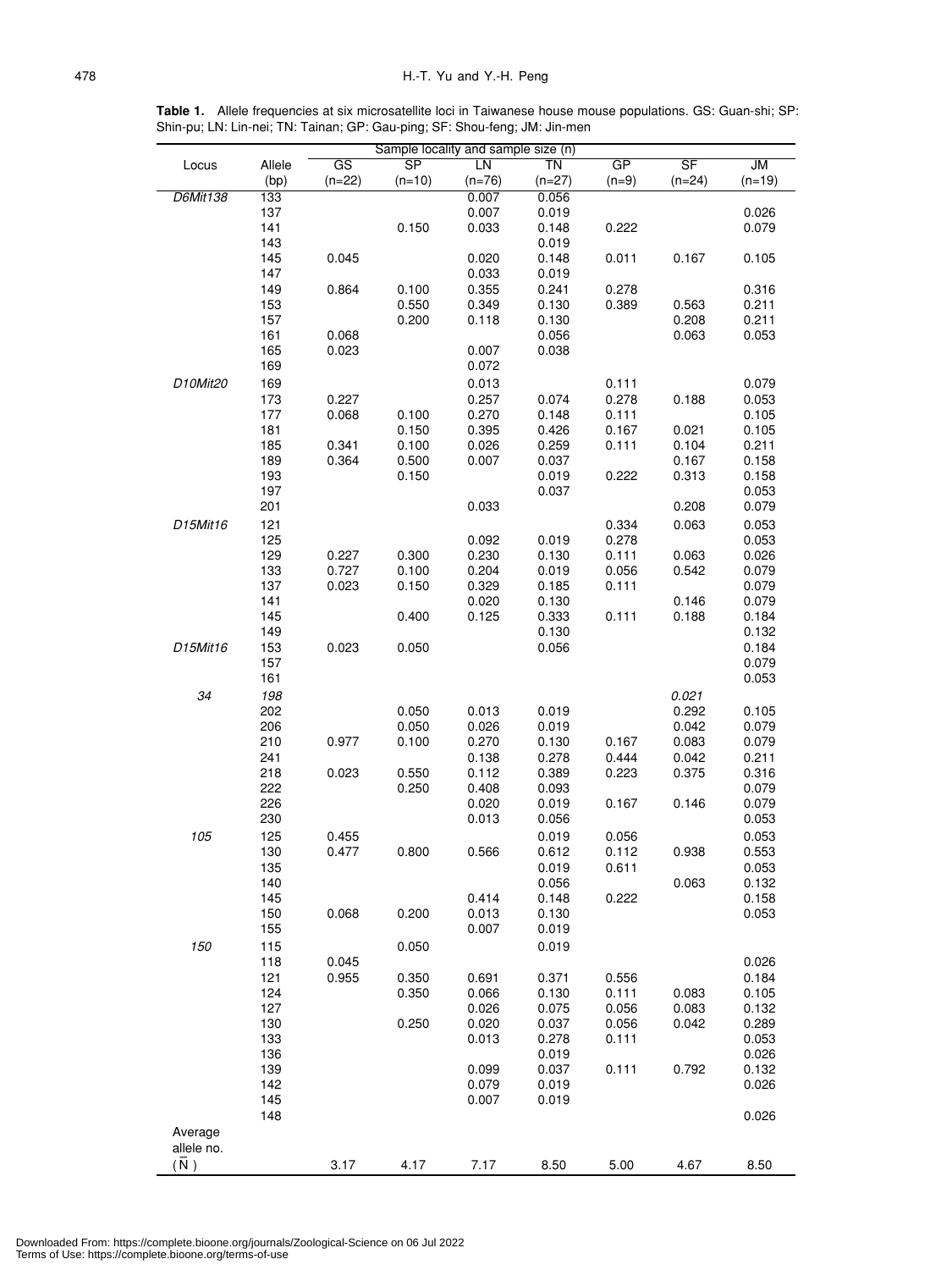GENEPOP (Raymond and Rousset 1995b). Significant departures from zero of the values were tested using permutations (see Dallas *et al.* 1995) and were calculated by FSTAT (Goudet 1995). In addition, we also calculated Slatkin's (1995)  $R_{ST}$ , which is similar to Wright's *F*<sub>ST</sub> except that its calculation is based on variance of allele size.

Gene flow was estimated by three measures: Nm,  $M_R$  and "private allele" methods. *N*m was estimated by the formula  $F_{ST} = 1/2$ (1+4 $\alpha$ Mm). In this formula,  $F_{ST}$  was estimated as  $\theta$  (Weir and Cockerham 1984) and  $\alpha = (n / n-1)^2$ , where n is the number of subpopulations (see Nagylaki 1998). The relationship between  $F_{ST}$  and  $N_m$ is derived for neutral alleles adopting an island model of a subdivided population at migration-drift equilibrium (Wright 1978). Similarly, gene flow was estimated by  $M_R = (ds - 1)(1 - R_{ST})/(4 ds R_{ST})$  that is derived using Slakin's  $R_{ST}$ . *ds* is the number of subpopulations or number of demes. Finally, we used Slatkin's "private alleles" method to estimate the gene flow (Slatkin 1985). In this calculation, when sample size (n) is smaller than 25, we multiply (25/n) to the estimate to yield a corrected value (Slatkin 1985).

To test the hypothesis of isolation by distance, correlations between matrices of gene flow (using  $F_{ST}$  / (1– $F_{ST}$ ) as indicator) and geographic distances (in logarithm) among populations were analyzed based on Mantel's test (Manly 1985; Rousset 1997) and were performed by the program GENEPOP. The geographic distances were estimated from a map by the connecting straight lines between two localities on one side of the Central Mountain Range. When two localities are separated by the Central Mountain Range, the distances were estimated by lines that go through plains. The rationale behind this treatment is that the Central Mountain Range is not suitable for human settlement and no rice has ever been cultivated in there, i.e., the mountain range poses a insurmountable barrier to dispersal for house mice.

# **RESULTS**

# **Microsatellite variability and heterozygosity**

Complete lists of allele frequencies for each population are given in Table 1. Levels of genetic variation and related parameters at each locus for all populations combined are summarized in Table 2. The following provides a summary of the results.

Each locus was revealed to be highly polymorphic. The observed heterozygosity (*Ho*) ranged from 0.37 to 0.71, with an average of 0.57; the expected heterozygosity (*He*) ranged from 0.59 to 0.84, with an average of 0.76 (Table 2). The numbers of alleles at each locus ranged from 7 to 12.

In terms of individual populations (Table 1), the population of Guan-shi was the least polymorphic, with an average of 3.17 alleles per locus and expected heterozygosity (*He* ) 0.35. The populations of Tainan and Jin-men were the most polymorphic: both with an average of 8.50 alleles per locus, and the expected heterozygosity was slightly lower in Tainan (0.76) than in Jin-men (0.83).

For 7 populations at 6 loci, 17 out of 42 cases contained a single dominant allele with frequency exceeding 0.5 (Table 1): 3 populations (Guan-shi, Shin-pu, and Shou-feng) at *D6Mit138*, 2 populations (Guan-shi and Shou-feng) at *D15Mit16*, 2 populations (Guan-shi and Shin-pu) at *34*, 6 populations (Shin-pu, Lin-nei, Tainan, Gau-ping, Shou-feng and Jin-men) at *105*, and 4 populations (Guan-shi, Lin-nei, Gau-ping, and Shou-feng) at *150*. Otherwise, most populations contained more than 4 alleles at each locus and the frequencies were largely spread out among all alleles.

#### **Hardy-Weinberg expectation**

We compared genotype frequencies at 6 loci with Hardy-Weinberg expectations using Fisher's exact test. The overall genotype frequencies deviated significantly from the expectations (*P*<0.001). Considering 42 combinations of 7 populations over 6 loci, significant departures (*P*<0.05) were found in 18 cases, all showing deficiencies in heterozygotes (*P*<0.05). The distribution of the 18 cases were somewhat clustered by 2 loci and 3 populations. *D6Mit138* and *105* showed significant deviations in more than half of the 7 populations: 5 out of 7 and 4 out of 7 (for *D6Mit138* and *105*), respectively. In terms of individual populations, Guan-shi, Lin-nei and Gau-ping had 3 or more loci that showed heterozygote deficiencies. While the departure from Hardy-Weinberg expectation in Gau-ping may be due to the combination of 3 separated samples, the causes for the other populations are not clear.

## **Genetic population differentiation**

Wrights *F*-statistics ( $F_{\text{IS}}$ ,  $F_{\text{ST}}$ , and  $F_{\text{IT}}$ ) in the notation of Weir and Cockerham (1984) (i.e., *f*, θ, and *F*, respectively) were calculated to reveal population genetic subdivision

**Table 2.** General information, heterozygosity, and *F*-statistics for the six microsatellite loci applied in the Taiwanese house mouse. N is the number of alleles. Allele sizes are in base pairs. *Ho* is observed heterozygosity and *He* is unbiased estimate of expected heterozygosity (Nei, 1978). The calculation of *F*-statistics is based on the formulas in Weir and Cockerham (1984). Asterisks indicate the percentage of permutation-based values (*P*) greater than the values shown: \*(0.05>*P*>0.01), \*\*(0.01>*P*>0.001), \*\*\*(*P*<0.001)

| Locus                             | Motif | N  | Allele size range | Allele size interval | $H_{\alpha}$ | $H_{\scriptscriptstyle\mathsf{P}}$ |            | θ          | F          |
|-----------------------------------|-------|----|-------------------|----------------------|--------------|------------------------------------|------------|------------|------------|
| D6Mit138                          | $2+4$ | 12 | 133–169           | 2 or 4               | 0.57         | 0.77                               | $0.179***$ | $0.136***$ | $0.291***$ |
| D <sub>10Mit20</sub>              | 4     | 9  | 169-201           | 4                    | 0.71         | 0.84                               | 0.060      | $0.133***$ | $0.185***$ |
| D <sub>15</sub> Mit <sub>16</sub> | 4     | 11 | 121–161           | 4                    | 0.71         | 0.84                               | 0.047      | $0.142***$ | $0.183***$ |
| 34                                | 4     | 9  | 198–230           | 4                    | 0.60         | 0.81                               | $0.102*$   | $0.216***$ | $0.296***$ |
| 105                               | 5     |    | 125–155           | 5                    | 0.37         | 0.59                               | $0.240***$ | $0.200***$ | $0.392***$ |
| 150                               | 3     | 12 | 115–148           | 3                    | 0.45         | 0.69                               | $0.158***$ | $0.281***$ | $0.395***$ |
| All loci                          |       |    |                   |                      | 0.57         | 0.76                               | $0.122***$ | $0.182***$ | $0.282***$ |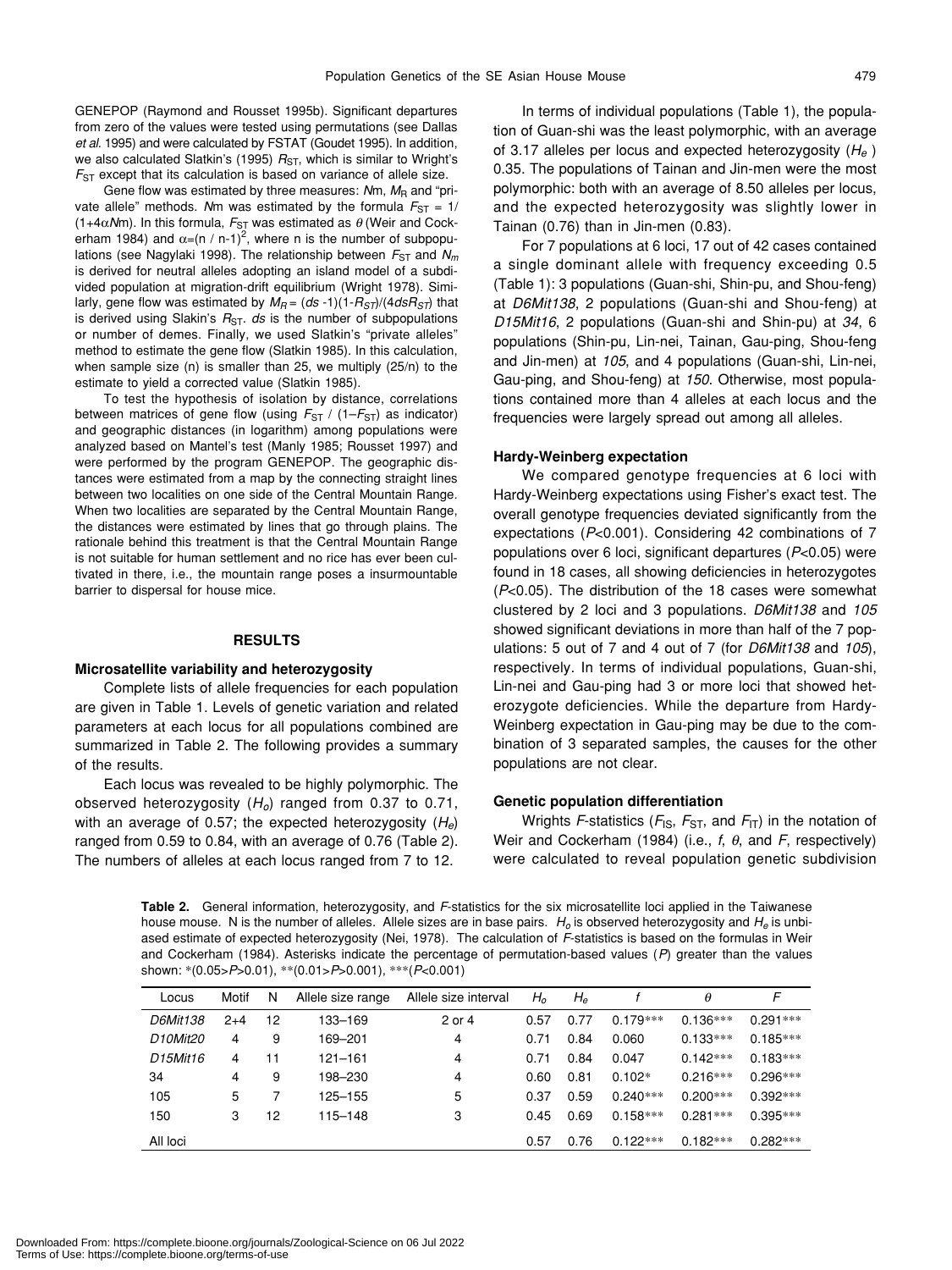within Taiwanese house mice (Table 2). The population subdivision was inferred when either single-locus or multi-locus θ values were high and significant. The multi-locus *f* was significant, but the trend was not consistent across all loci. Single-locus *f* was significant in 4 out of 6 loci. Both multi-locus and single-locus *F* were significant, implying overall heterozygote deficiencies in the whole population.

Table 3 gives measures (both  $\theta$  and  $R_{ST}$ ) of population differentiation in a pairwise fashion. All the  $\theta$  values are significant (*P*<0.001) and thus indicate substantial population substructure. Two aspects are noteworthy. First, the levels of differentiation between Jin-men and the 6 Taiwanese populations (mean  $\theta$ =0.113) were less than those among the 6 Taiwanese populations (mean  $\theta$ =0.219). The population of Jin-men was particularly similar to those of western Taiwan (Shin-pu, Lin-nei, Tainan, and Gau-ping; Fig. 1), baring that of Guan-shi. Second, population of Guan-shi (mean  $\theta$ =0.346) was quite different from the rest of Taiwanese populations (mean  $\theta$ =0.155). The same pattern was observed for  $R_{ST}$  estimates of subdivision.

# **Gene flow**

The levels of gene flow were estimated by three methods: Nm, "private allele" estimate and M<sub>R</sub> (Table 4). These estimates are consistent with the data of Table 3, in showing that gene flow was higher across the Taiwan Strait (between Jin-men and Taiwan; Fig. 1) than that within Taiwan. In one estimate (*N*m), the gene flow across the Taiwan Strait (1.12) was almost twice that of within Taiwan (0.60). This high over-water gene flow across the Taiwan Strait is extraordinary and requires further interpretation in the context of his-

**Table 3.** Measures of population differentiation for all pairwise combinations of house mouse populations in Taiwan. Both  $\theta$  (= $F_{ST}$ ; above diagonal) and  $R_{ST}$  (below diagonal) are given

|    | GS    | SP    | LN    | TN    | GP    | SF    | JM    |
|----|-------|-------|-------|-------|-------|-------|-------|
| GS |       | 0.393 | 0.243 | 0.298 | 0.353 | 0.444 | 0.291 |
| SP | 0.269 |       | 0.135 | 0.072 | 0.164 | 0.178 | 0.052 |
| LN | 0.241 | 0.130 |       | 0.082 | 0.123 | 0.241 | 0.105 |
| ΤN | 0.322 | 0.060 | 0.118 |       | 0.095 | 0.197 | 0.025 |
| GP | 0.282 | 0.202 | 0.068 | 0.222 |       | 0.267 | 0.075 |
| SF | 0.437 | 0.260 | 0.356 | 0.289 | 0.361 |       | 0.132 |
| JM | 0.350 | 0.054 | 0.222 | 0.026 | 0.285 | 0.195 |       |

**Table 4.** Estimates of gene flow in house mouse populations within Taiwan and across the Taiwan Strait

|                  | Populations          |                               |
|------------------|----------------------|-------------------------------|
| Estimate         | <b>Within Taiwan</b> | Between Taiwan<br>and Jin-men |
| Nm               | 0.60                 | 1.12                          |
| "Private allele" | 2.43                 | 3.45                          |
| $M_{B}$          | 0.45                 | 0.58                          |

torical human settlements in Taiwan.

The result of the Mantel test did not support the isolation by distance hypothesis (*P*>0.05), therefore, no evidence for contiguous short-distance gene flow in Taiwanese house mouse populations.

# **DISCUSSION**

#### **Human mediated gene flow and genetic drift**

The gene flow estimated here for *M. musculus castaneus* cannot be understood without considering the commensal habits of the species in relation to human settlements in Taiwan's history. Observed gene flow was higher between populations of Taiwan and Jin-men (i.e. across the Taiwan Strait) than among the populations within Taiwan (Table 4). The waters separating the two landmasses should have been an effective barrier to inhibit the gene exchange, presumably more effective than whatever barriers have been existing among the populations living in different rice warehouses. Nonetheless, we found the opposite trends.

Before the  $17<sup>th</sup>$  century, the island of Taiwan was sparsely inhabited by aboriginal peoples who had colonized Taiwan since in pre-historical times (Diamond 1997; Chen 1993). However, the Han Chinese began in late  $17<sup>th</sup>$  century to immigrate to Taiwan to cultivate rice and sugar cane (Fig. 2; Chen 1993). This wave of human settlement had continued for more than 2 centuries until the end of  $19<sup>th</sup>$  century. There were two provinces in southeastern China where these immigrants came from, roughly 85% from Fukien Province and 15% from Canton Province (Chen 1993). Many of them landed in Tainan, which was one of the oldest and major historical ports to receive these settlers. From there they began to move into the western floodplain, either to the north or the south. By the mid-19<sup>th</sup> century, the land in the western floodplain had largely been developed for agriculture. Two other floodplains that remained suitable for agriculture are situated in the eastern part of the island (Fig. 2), where the settlers had been previously kept out due to the massive Central Mountain Range (Fig. 1). Agriculture was expanded to the northeastern I-Lan plain in late 19<sup>th</sup> century and to the eastern Hua-Dong plain as late as the early  $20^{th}$  century (Fig. 2).

Among the six mouse populations in Taiwan, Shou-feng was the most distinct (Table 3) as revealed by microsatellite markers. Moreover, over 50% of the mice from Shou-feng carried a mitochondrial D-loop haplotype that is separated by a deep branch from the other haplotypes and is largely confined to the Hua-Dong plain (Yang 1998). It, therefore, appears that the Shou-feng population may still maintain some descendants of the "indigenous" mice.

We consider the mice from Jin-men as representatives of the mouse genomes from southeastern China because of its proximity to the mainland Fukien province, merely 1-2 km apart (Fig. 1). This is corroborated by the genetic data. The genetic diversity of Jin-Men's mouse population is the great-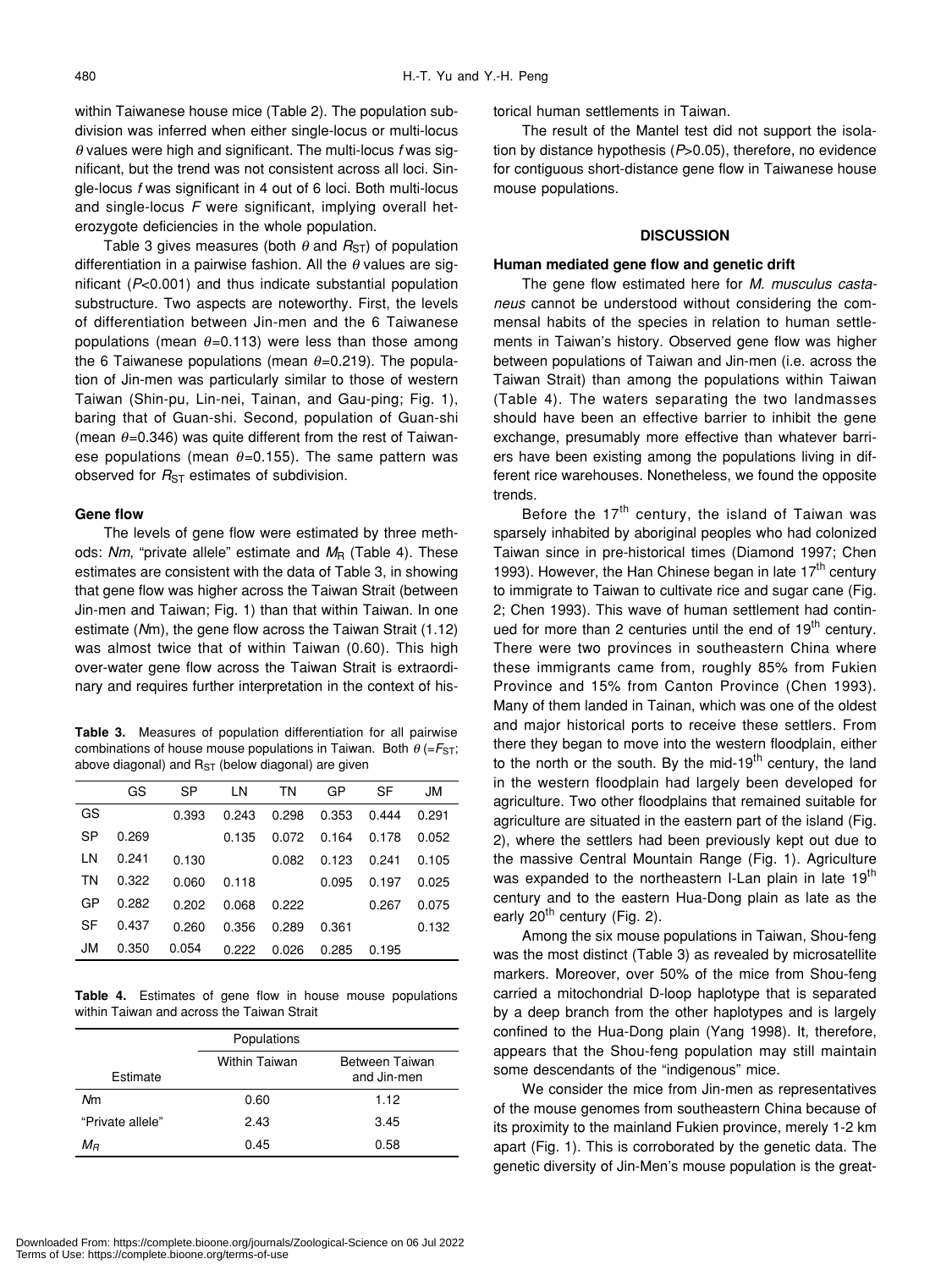

Fig. 2. Stages of land settlement in Taiwan from approximately 17<sup>th</sup> to 20<sup>th</sup> centuries.

est for all the populations studied, even though the island of Jin-men has an area of just 132 km<sup>2</sup>. This suggests the general assumption that the source population should contain the greatest diversity. Furthermore, the population of Tainan, where the settlement started and flow of immigration had continued, is the most similar to the population of Jin-men (see pairwise  $\theta$  in Table 3).

All in all, the high gene flow across the Taiwan Strait and close genetic relatedness between Jin-men's and western Taiwan's populations indicate that there had been human-mediated gene flow in *Mus musculus castaneus* populations due to historical agriculture expansions. This interpretation is also supported by mtDNA (Yang 1998) and Y chromosome data (Wu 1999). The connection between

human movement and rapid gene flow has been demonstrated in *Mus musculus domesticus* in southern Europe (Britton-Davidian 1990), where human seafaring activities were frequent.

Moreover, within the island of Taiwan there was not isolation by distance in the mouse populations. One population (Guan-shi; map #1 in Fig. 1) is genetically distinct among the six Taiwanese populations (Table 3) and another (Shoufeng; map #10 in Fig. 1) is geographically isolated from the others (Table 3). However, when the two populations were excluded, the result of Mantel test was still not significant (*P* > 0.05). It is, therefore, evident that the prevailing gene flow cannot result from constant migration among stable neighboring populations as assumed in the island or stepping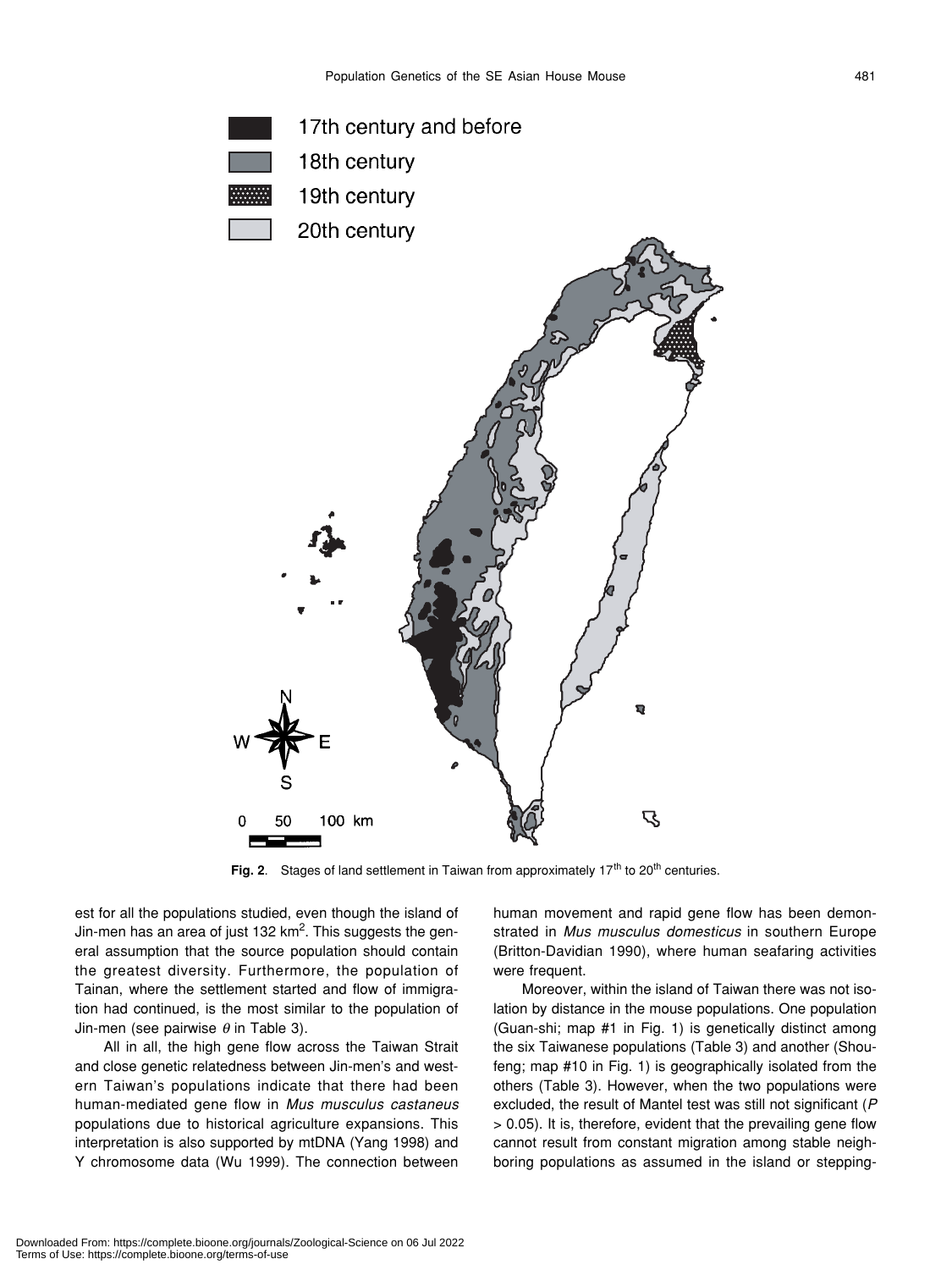stone model (Wright 1978; Dallas *et al.* 1995). It is likely that human activities facilitated some form of long-distance gene flow in *M. musculus castaneus*.

Ecological observation shows that these mouse populations in rice granaries are not stable (Chou *et al.* 1998). These populations are typically ephemeral and unstable due to the regular turnover of grain, which is stored and processed within a period of 2–3 years. Although mice in the granaries are not in short supply of food, they are subjected to regular depletion of the habitat (when all the grain is emptied), as well as to applications of poison. These populations must go through regular episodes of bottleneck, extinction, and re-colonization which can result in genetic subdivision. Under these circumstances, some populations could lose their polymorphism if the founding populations were small. There is evidence to show this may be the case for the population of Guan-shi. First, this population is distinct from the others, and particularly it is quite different from its neighbouring population (10.5 km apart) of Shin-pu ( $\theta$ =0.393 second greatest in pairwise comparisons; Table 3). Second, Guan-shi is the least polymorphic population (Table 1) and the mean relatedness values (Queller and Goodnight 1989) among its members (0.75; unpublished data) is above the average for siblings (0.5), implying a small founding population and inbreeding. Furthermore, populations of Guan-shi and Shin-pu were each fixed for two separate mtDNA haplotypes (Yang 1998), also indicating some genetic drift due to bottleneck/founder effect.

# **Inbreeding and deme structure**

The inbreeding effect is indicated by significant *f* values (Table 2) and deviation from Hardy-Weinberg equilibrium due to heterozygote deficiency in, at least, three populations (Guan-shi, Shin-pu and Lin-nei). The three populations comprised mice from a single warehouse, reducing the likelihood of the Wahlund effect (Hartl and Clark 1989). However, the potential presence of null alleles that can also cause the deficiency in heterozygotes could not be completely ruled out. Yet, such single populations could still be subdivided into social demes (Selander 1970; Lidicker 1976; Singleton 1983; Singleton and Hay 1983), giving rise to the observed heterozygote deficiency. We are currently focusing on a mark-recapture study in rice granaries in two townships to resolve the issue of population substructure caused by social interactions.

# **Population structure and genetic diversity**

At the level of granaries from different townships in Taiwan, the population subdivision is apparent. Not only the overall  $\theta$  (Table 2) but also all the  $\theta$  between pairs of populations (Table 3) were significantly different from 0. Each population except Guan-shi appeared to maintain a high level of polymorphism (all  $H_e > 0.5$ ; Table 1). Although the gene flow estimated was low among Taiwanese populations, gene flow may still occur occasionally through some pockets of feral populations (Chou *et al.* 1998) or by longdistance dispersal associated with human activities. Nevertheless, each population seems to be drifting away from each other by the fluctuating population sizes in individual townships that tend to promote genetic drift in the process (Whitlock 1992). On the other hand, successful colonizers, if derived from genetically differentiated populations, will tend to re-introduce new polymorphisms in single populations (Wade and McCauley 1988). It is, therefore, of great interest to investigate, in various townships, the size and genetic relatedness of founding populations, to further elucidate the nature of gene flow in this human commensal species.

## **ACKNOWLEDGMENTS**

Many keepers of the rice warehouses kindly offered help and permission to work in the areas under their supervision. C. M. Kuo lent us his field vehicle for many collecting trips. Kristin G. Ardlie offered her expertise in microsatellite screening. Kristin G. Ardlie, Jim Patton, Hwei-Yu Chang, Jim O'Connor, Hurng-I Wang, Kateryna Makova and Anton Nekrutenko read an earlier draft of the manuscript. Two anonymous reviewers offered valuable comments on the manuscript. We thank them all. This research was supported by the National Science Council of the Republic of China (85-2311-B-002-023-B17, 86-2311-B-002-030-B17, 87-2311- B-002-016-B17).

# **REFERENCES**

- Ardlie KG, Silver LM (1998) Low frequency of *t*-haplotypes in natural populations of house mice (*Mus musculus domesticus*). Evolution 52: 1185–1196
- Ausubel F, Brent R, Kingston RE, Moore DD, Seidman JG, Smith JA, Struhl K (1995) *Short protocols in molecular biology- a compendium of methods from current protocols in molecular biology*. 3 rd ed. John Wiley and Sons, Canada.
- Baker AEM (1981) Gene flow in house mice: introduction of a new allele into free-living populations. Evolution 35: 243–258
- Baker AEM, Petras M (1986) The fate of *Mus domesticus* demes after destruction of their habitats. Biol J Lin Soc 29, 81–88
- Berry RJ (1981) Town mouse, country mouse: adaptation and adaptability in *Mus domesticus (M. musculus domesticus)* Mammal Rev 11: 91–136
- Berry RJ, Jakobson ME (1974) Vagility in an island population of the house mouse. J Zool (Lond) 173: 341–354
- Berry RJ, Jakobson ME, Petras J (1987) Inherited differences within an island population of the house mice (*Mus domesticus*). J Zool (Lond) 211: 605–618
- Berry RJ, Triggs GS, King P, Nash HR, Noble LR (1991) Hybridization and gene flow in house mice introduced into an existing population. J Zool (Lond) 225: 615–632
- Boissinot S, Boursot P (1997) Discordant phylogenetic pattern between the Y chromosome and mitochondrial DNA in the house mouse: selection on the Y chromosome? Genetics 146: 1019–1034
- Bonhomme F, Anand R, Darviche D, Din W, Boursot P (1994) The house mouse as a ring species? In "*Genetics in wild mice*" Eds by K Moriwaki, T Shiroishi, H Yonekawa Japan Scientific Society Press, Tokyo, pp 13–23
- Boursot P, Auffray J-C, Britton-Davidian J Bonhomme F (1993) The evolution of house mice. Ann Rev Ecol Syst 24: 119–152
- Boursot P, Din W, Annad R, Darviche D, Dod B, VonDeimling F, Talwar GP, Bonhomme F (1996) Origin and radiation of the house mouse: mitochondrial DNA phylogeny. J Evol Biol 9: